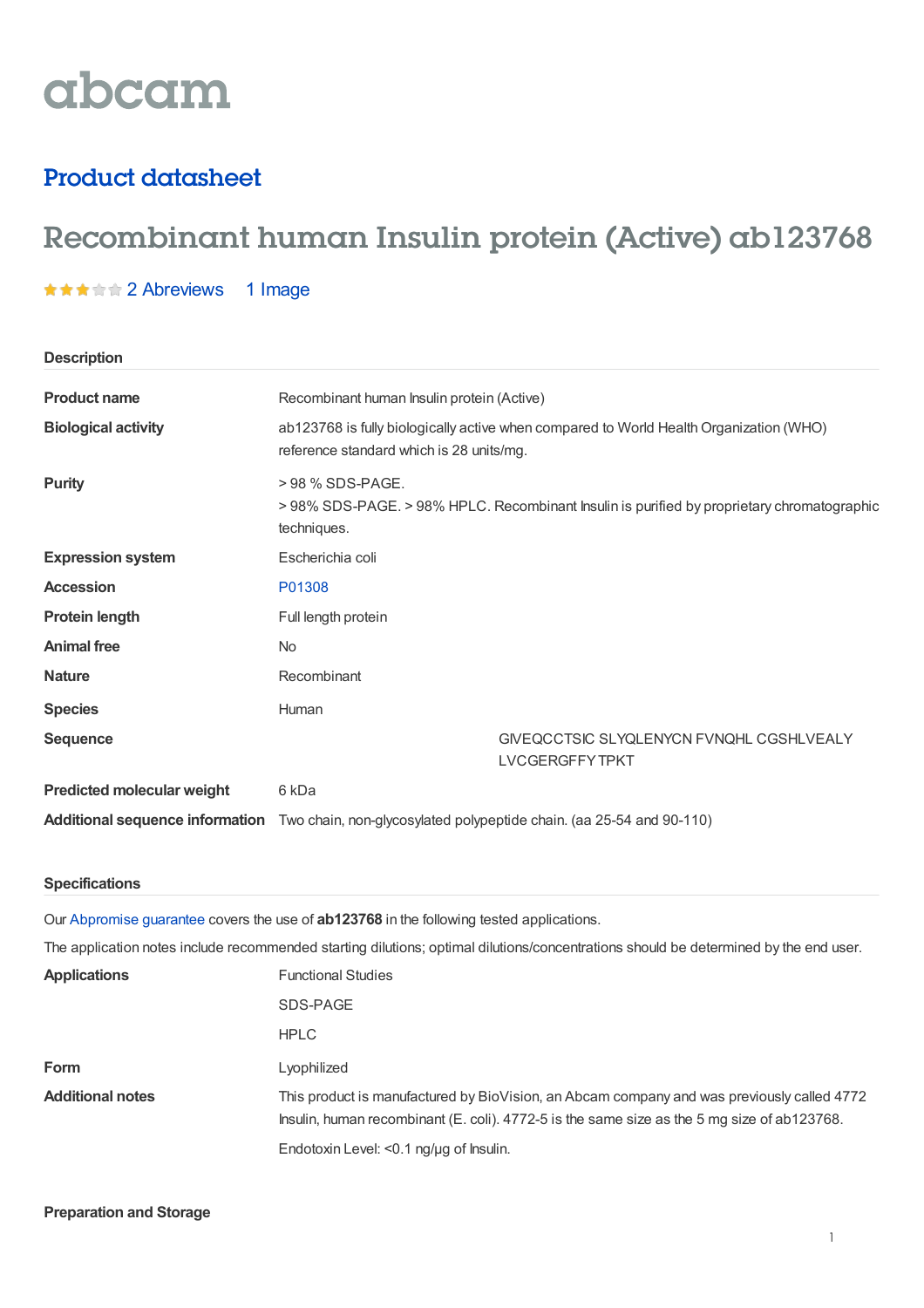| <b>Stability and Storage</b>  | Shipped at 4°C. Store at 4°C prior to reconstitution. Store at -20°C. Store under desiccating<br>conditions.<br>This product is an active protein and may elicit a biological response in vivo, handle with caution.                                                                                                                                                                                                                                                                                                                                                                                                                                                                                                                                                                                                                                                                                                                                                                                                                                                                                                                                                                                                                                                                                                                                                                        |
|-------------------------------|---------------------------------------------------------------------------------------------------------------------------------------------------------------------------------------------------------------------------------------------------------------------------------------------------------------------------------------------------------------------------------------------------------------------------------------------------------------------------------------------------------------------------------------------------------------------------------------------------------------------------------------------------------------------------------------------------------------------------------------------------------------------------------------------------------------------------------------------------------------------------------------------------------------------------------------------------------------------------------------------------------------------------------------------------------------------------------------------------------------------------------------------------------------------------------------------------------------------------------------------------------------------------------------------------------------------------------------------------------------------------------------------|
| <b>Reconstitution</b>         | Centrifuge the vial prior to opening. Reconstitute in 0.01 N HCl. The solution can then be diluted to<br>other aqueous buffers. Upon reconstitution, ab123768 should be stored at 4°C for 2-7 days. For<br>long-term storage, it is recommended to add a carrier protein (0.1% HSA or BSA) and store<br>aliquots at -20°C or -70°C. Avoid freeze-thaw cycles.                                                                                                                                                                                                                                                                                                                                                                                                                                                                                                                                                                                                                                                                                                                                                                                                                                                                                                                                                                                                                               |
| <b>General Info</b>           |                                                                                                                                                                                                                                                                                                                                                                                                                                                                                                                                                                                                                                                                                                                                                                                                                                                                                                                                                                                                                                                                                                                                                                                                                                                                                                                                                                                             |
| <b>Function</b>               | Insulin decreases blood glucose concentration. It increases cell permeability to monosaccharides,<br>amino acids and fatty acids. It accelerates glycolysis, the pentose phosphate cycle, and glycogen<br>synthesis in liver.                                                                                                                                                                                                                                                                                                                                                                                                                                                                                                                                                                                                                                                                                                                                                                                                                                                                                                                                                                                                                                                                                                                                                               |
| <b>Involvement in disease</b> | Defects in INS are the cause of familial hyperproinsulinemia (FHPRI) [MIM:176730].<br>Defects in INS are a cause of diabetes mellitus insulin-dependent type 2 (IDDM2) [MIM:125852].<br>IDDM2 is a multifactorial disorder of glucose homeostasis that is characterized by susceptibility<br>to ketoacidosis in the absence of insulin therapy. Clinical fetaures are polydipsia, polyphagia and<br>polyuria which result from hyperglycemia-induced osmotic diuresis and secondary thirst. These<br>derangements result in long-term complications that affect the eyes, kidneys, nerves, and blood<br>vessels.<br>Defects in INS are a cause of diabetes mellitus permanent neonatal (PNDM) [MIM:606176].<br>PNDM is a rare form of diabetes distinct from childhood-onset autoimmune diabetes mellitus type<br>1. It is characterized by insulin-requiring hyperglycemia that is diagnosed within the first months of<br>life. Permanent neonatal diabetes requires lifelong therapy.<br>Defects in INS are a cause of maturity-onset diabetes of the young type 10 (MODY10)<br>[MIM:613370]. MODY10 is a form of diabetes that is characterized by an autosomal dominant<br>mode of inheritance, onset in childhood or early adulthood (usually before 25 years of age), a<br>primary defect in insulin secretion and frequent insulin-independence at the beginning of the<br>disease. |
| <b>Sequence similarities</b>  | Belongs to the insulin family.                                                                                                                                                                                                                                                                                                                                                                                                                                                                                                                                                                                                                                                                                                                                                                                                                                                                                                                                                                                                                                                                                                                                                                                                                                                                                                                                                              |
| <b>Cellular localization</b>  | Secreted.                                                                                                                                                                                                                                                                                                                                                                                                                                                                                                                                                                                                                                                                                                                                                                                                                                                                                                                                                                                                                                                                                                                                                                                                                                                                                                                                                                                   |

**Images**